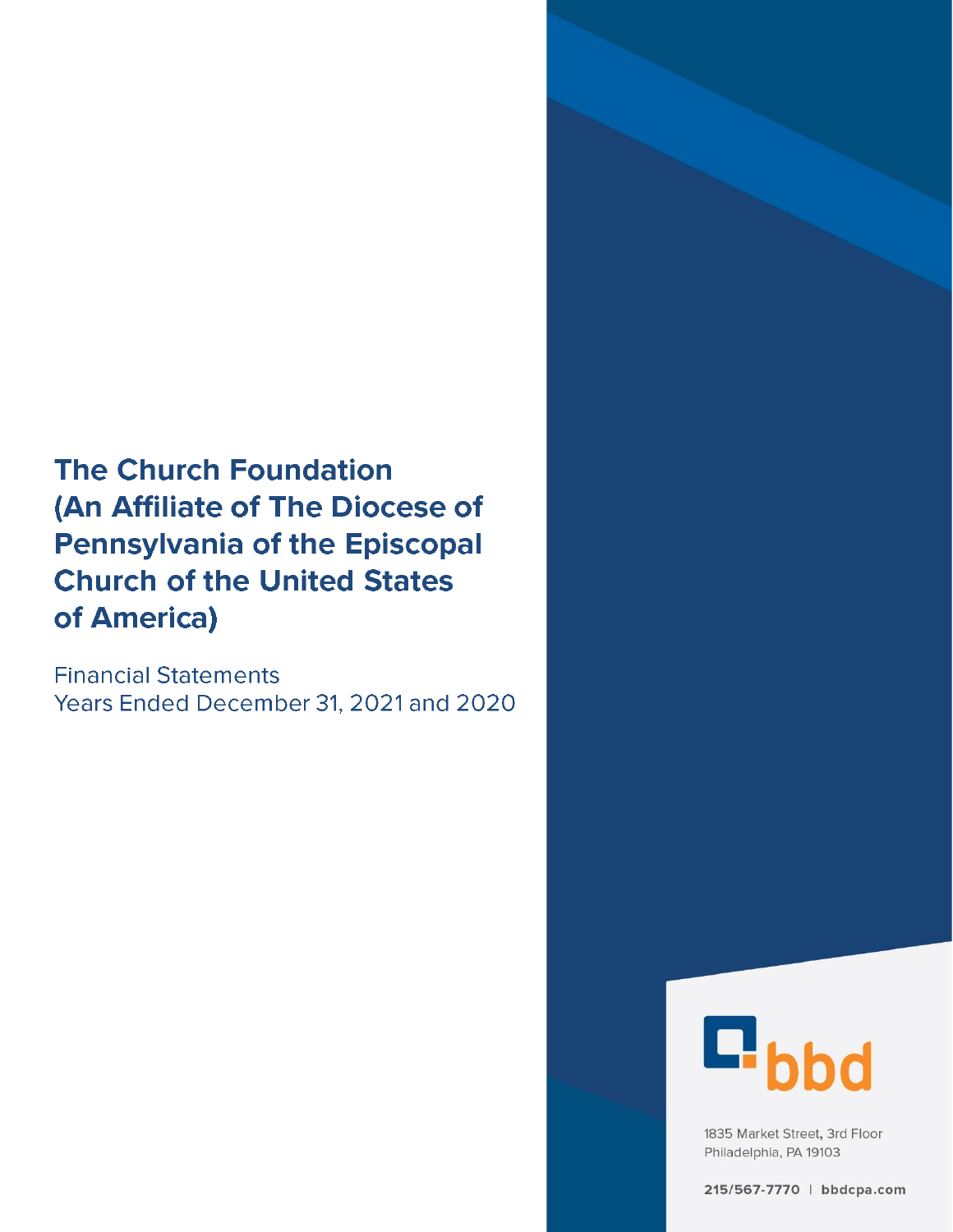# *CONTENTS*

| INDEPENDENT AUDITOR'S REPORT             |                |
|------------------------------------------|----------------|
| <b>FINANCIAL STATEMENTS</b>              |                |
| <b>Statements of Financial Position</b>  | 3              |
| <b>Statements of Activities</b>          | $\overline{4}$ |
| <b>Statements of Functional Expenses</b> | 5              |
| <b>Statements of Cash Flows</b>          | 6              |
| <b>Notes to Financial Statements</b>     | 7              |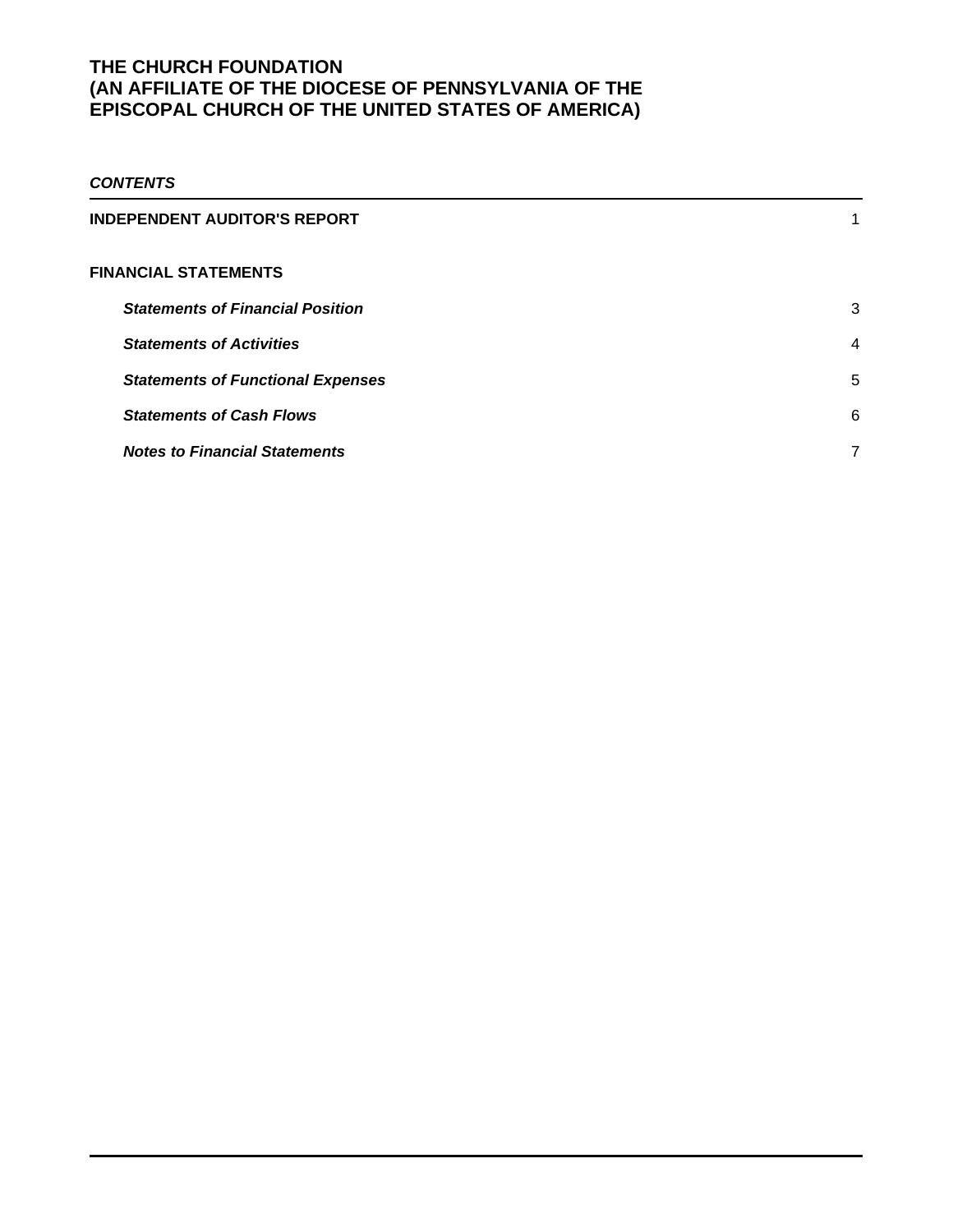

# **INDEPENDENT AUDITOR'S REPORT**

#### **To the Board of Directors The Church Foundation Philadelphia, Pennsylvania**

### *Opinion*

We have audited the accompanying financial statements of The Church Foundation (a nonprofit organization and affiliate of The Diocese of Pennsylvania of the Episcopal Church of the United States of America), which comprise the statements of financial position as of December 31, 2021 and 2020, and the related statements of activities, functional expenses, and cash flows for the years then ended, and the related notes to the financial statements.

In our opinion, the financial statements referred to above present fairly, in all material respects, the financial position of The Church Foundation as of December 31, 2021 and 2020, and the changes in its net assets and its cash flows for the years then ended in accordance with U.S. generally accepted accounting principles.

### *Basis for Opinion*

We conducted our audits in accordance with U.S. generally accepted auditing standards. Our responsibilities under those standards are further described in the Auditor's Responsibilities for the Audit of the Financial Statements section of our report. We are required to be independent of The Church Foundation and to meet our other ethical responsibilities in accordance with the relevant ethical requirements relating to our audits. We believe that the audit evidence we have obtained is sufficient and appropriate to provide a basis for our audit opinion.

### *Responsibilities of Management for the Financial Statements*

Management is responsible for the preparation and fair presentation of the financial statements in accordance with U.S. generally accepted accounting principles, and for the design, implementation and maintenance of internal control relevant to the preparation and fair presentation of financial statements that are free from material misstatement, whether due to fraud or error.

In preparing the financial statements, management is required to evaluate whether there are conditions or events, considered in the aggregate, that raise substantial doubt about The Church Foundation's ability to continue as a going concern within one year after the date that the financial statements are available to be issued.

#### *Auditor's Responsibilities for the Audit of the Financial Statements*

Our objectives are to obtain reasonable assurance about whether the financial statements as a whole are free from material misstatement, whether due to fraud or error, and to issue an auditor's report that includes our opinion. Reasonable assurance is a high level of assurance but is not absolute assurance and therefore is not a guarantee that an audit conducted in accordance with generally accepted auditing standards will always detect a material misstatement when it exists. The risk of not detecting a material misstatement resulting from fraud is higher than for one resulting from error, as fraud may involve collusion, forgery, intentional omissions, misrepresentations or the override of internal control. Misstatements are considered material if there is a substantial likelihood that, individually or in the aggregate, they would influence the judgment made by a reasonable user based on the financial statements.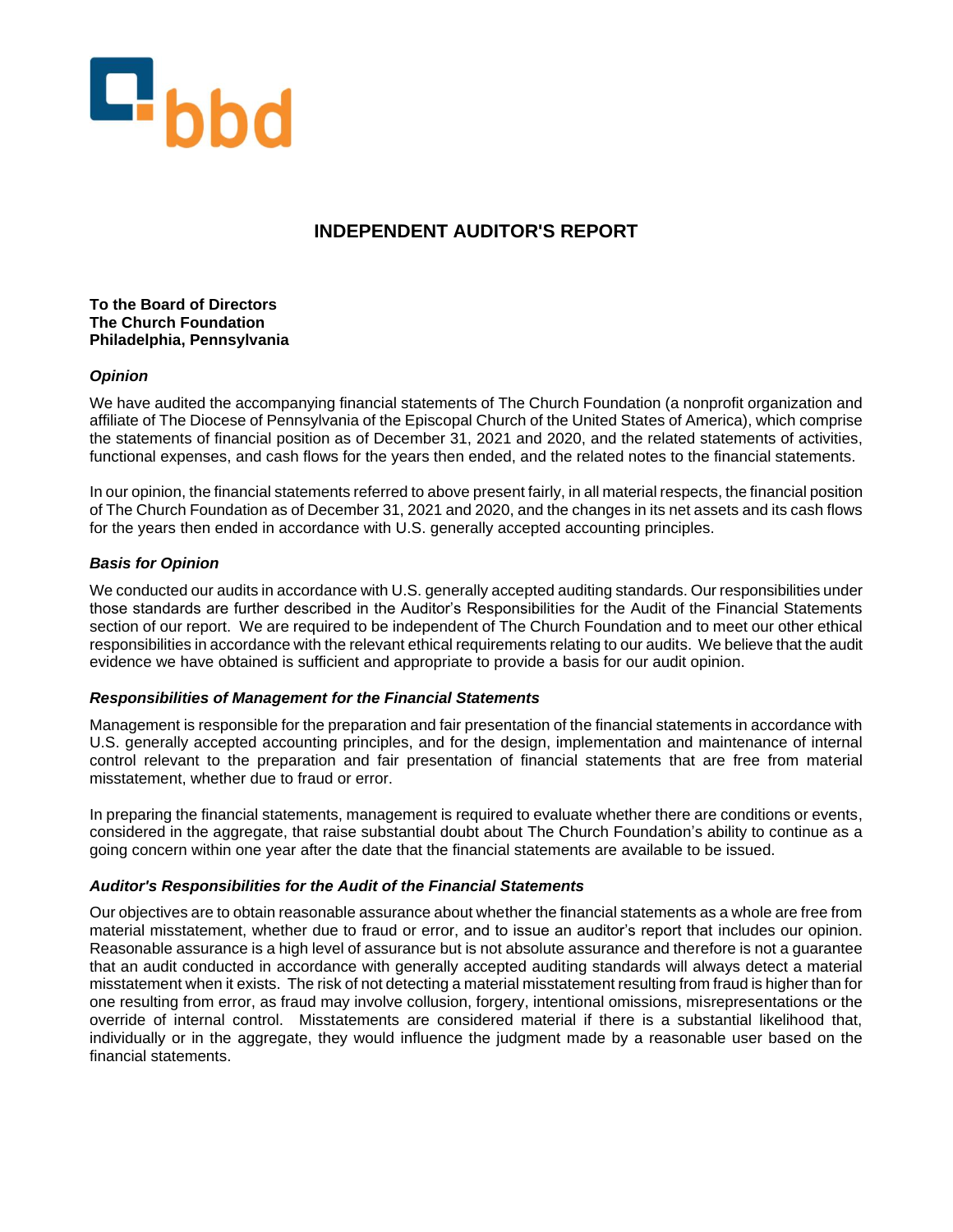In performing an audit in accordance with generally accepted auditing standards, we:

- Exercise professional judgment and maintain professional skepticism throughout the audit.
- Identify and assess the risks of material misstatement of the financial statements, whether due to fraud or error, and design and perform audit procedures responsive to those risks. Such procedures include examining, on a test basis, evidence regarding the amounts and disclosures in the financial statements.
- Obtain an understanding of internal control relevant to the audit in order to design audit procedures that are appropriate in the circumstances, but not for the purpose of expressing an opinion on the effectiveness of The Church Foundation's internal control. Accordingly, no such opinion is expressed.
- Evaluate the appropriateness of accounting policies used and the reasonableness of significant accounting estimates made by management, as well as evaluate the overall presentation of the financial statements.
- Conclude whether, in our judgment, there are conditions or events, considered in the aggregate, that raise substantial doubt about The Church Foundation's ability to continue as a going concern for a reasonable period of time.

We are required to communicate with those charged with governance regarding, among other matters, the planned scope and timing of the audit, significant audit findings, and certain internal control related matters that we identified during the audit.

 $BBO, LLP.$ 

**Philadelphia, Pennsylvania April 29, 2022**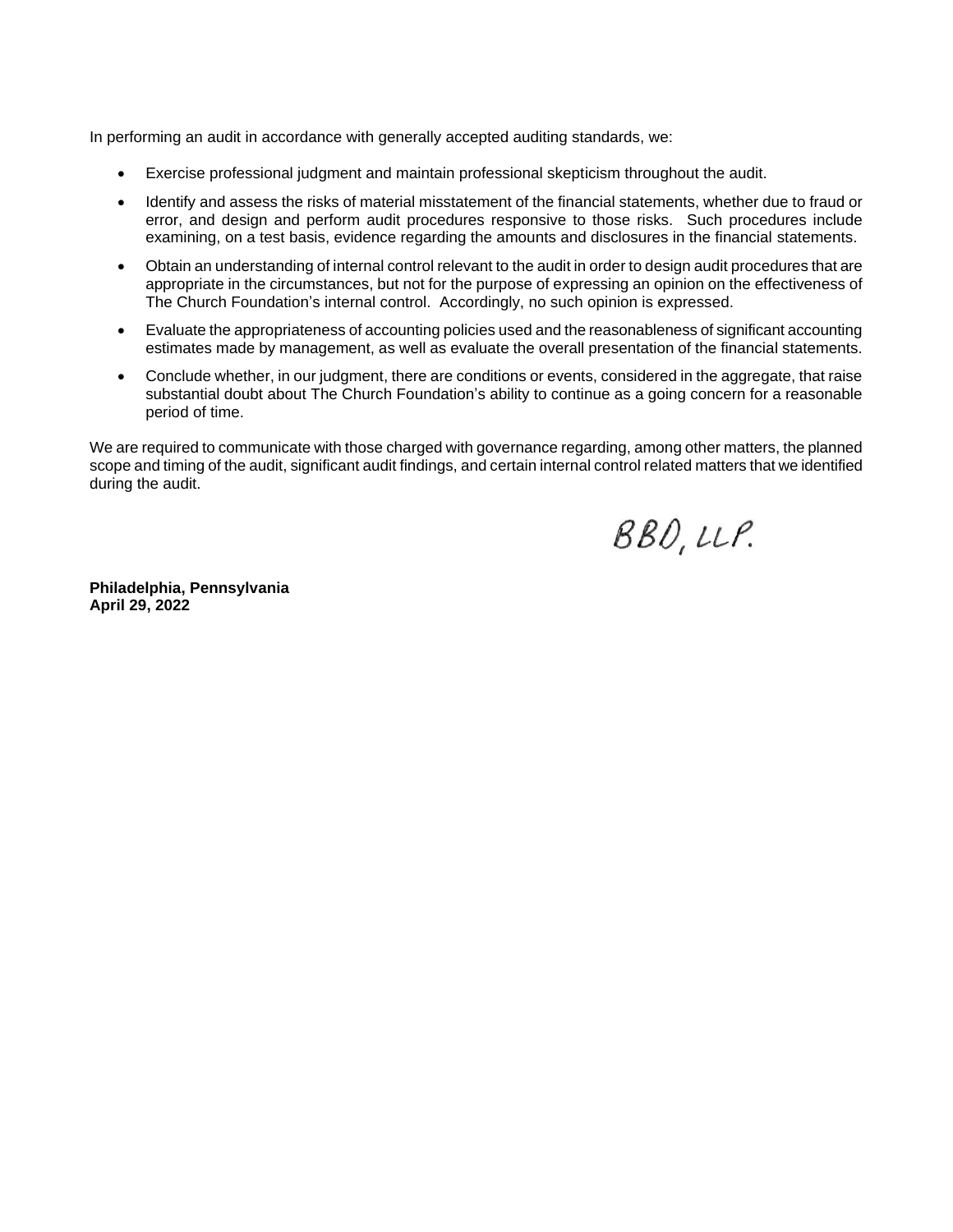# *STATEMENTS OF FINANCIAL POSITION*

#### **December 31, 2021 and 2020**

|                                         | 2021          | 2020          |
|-----------------------------------------|---------------|---------------|
| <b>ASSETS</b>                           |               |               |
| Cash                                    | \$<br>156,103 | \$<br>141,212 |
| Investments                             | 1,837,199     | 1,573,143     |
| Investments managed on behalf of others | 184,063,232   | 169,013,173   |
| Prepaid expenses                        | 1,417         | 5,520         |
| <b>Total assets</b>                     | \$186,057,951 | \$170,733,048 |
| <b>LIABILITIES</b>                      |               |               |
| Accounts payable                        | \$<br>23,347  | \$<br>18,927  |
| Deferred compensation                   | 26,500        | 9,944         |
| Funds managed on behalf of others       | 184,063,232   | 169,013,173   |
| <b>Total liabilities</b>                | 184,113,079   | 169,042,044   |
| <b>NET ASSETS</b>                       |               |               |
| Without donor restrictions              | 1,392,405     | 1,181,236     |
| With donor restrictions                 | 552,467       | 509,768       |
| <b>Total net assets</b>                 | 1,944,872     | 1,691,004     |
| <b>Total liabilities and net assets</b> | \$186,057,951 | \$170,733,048 |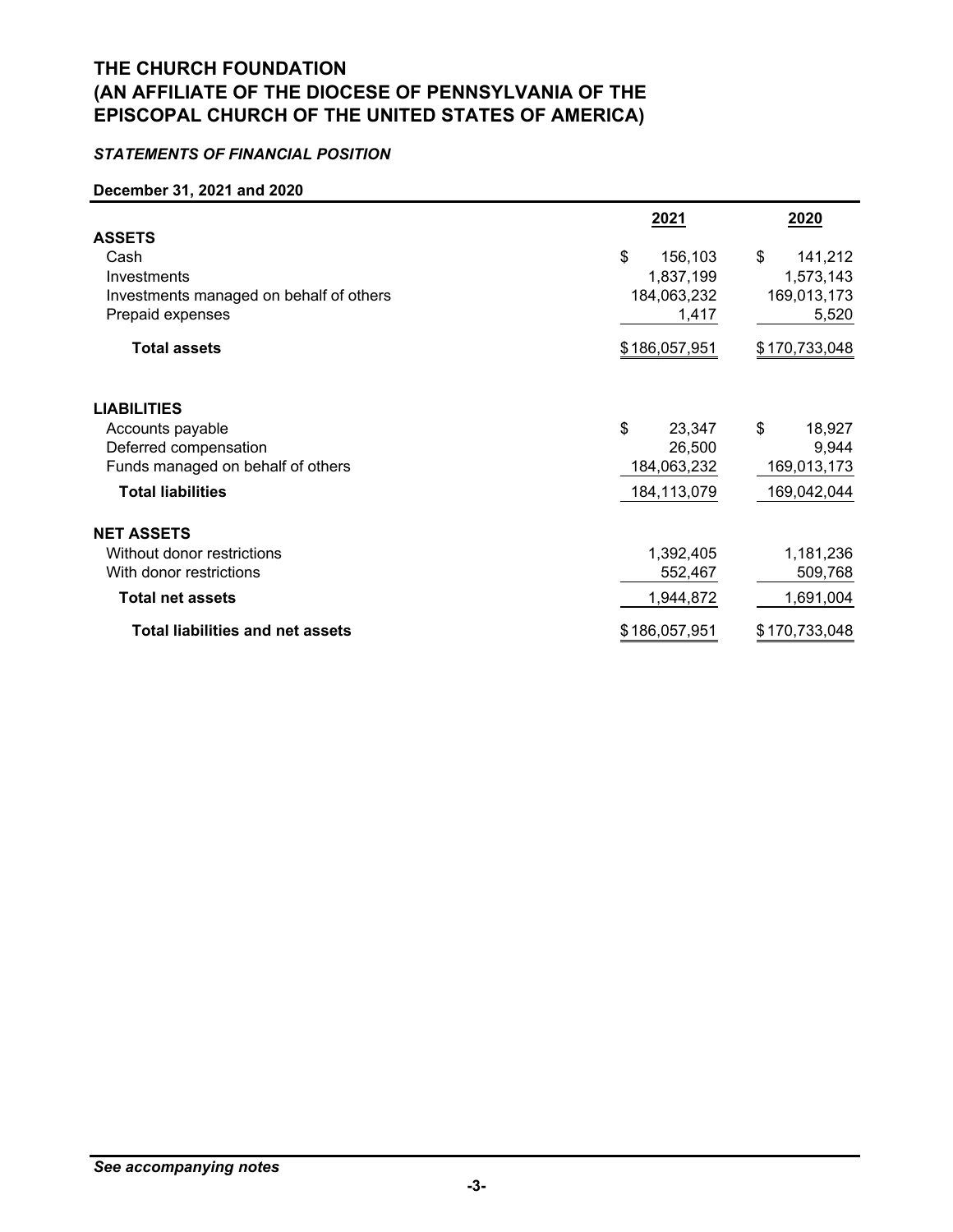# **EPISCOPAL CHURCH OF THE UNITED STATES OF AMERICA) THE CHURCH FOUNDATION(AN AFFILIATE OF THE DIOCESE OF PENNSYLVANIA OF THE**

### *STATEMENTS OF ACTIVITIES*

 **-4-** 

### **Years ended December 31, 2021 and 2020**

|                                       | 2021                                        |                                          | 2020          |                                             |                                          |               |
|---------------------------------------|---------------------------------------------|------------------------------------------|---------------|---------------------------------------------|------------------------------------------|---------------|
|                                       | <b>Without Donor</b><br><b>Restrictions</b> | <b>With Donor</b><br><b>Restrictions</b> | <b>Total</b>  | <b>Without Donor</b><br><b>Restrictions</b> | <b>With Donor</b><br><b>Restrictions</b> | <b>Total</b>  |
| <b>REVENUE AND SUPPORT</b>            |                                             |                                          |               |                                             |                                          |               |
| Management fees                       | \$<br>428,944                               | \$                                       | 428,944<br>S. | 432,253<br>\$.                              | \$                                       | 432,253<br>\$ |
| Investment income, net of fees        | 131,356                                     | 60,699                                   | 192,055       | 137,887                                     | 63,407                                   | 201,294       |
| Contributions                         | 50,159                                      |                                          | 50,159        | 81,252                                      |                                          | 81,252        |
| Net assets released from restrictions | 18,000                                      | (18,000)                                 |               | 21,600                                      | (21,600)                                 |               |
| <b>Total revenue and support</b>      | 628,459                                     | 42,699                                   | 671,158       | 672,992                                     | 41,807                                   | 714,799       |
| <b>EXPENSES</b>                       |                                             |                                          |               |                                             |                                          |               |
| Program services                      |                                             |                                          |               |                                             |                                          |               |
| Investment management expenses        | 259,984                                     |                                          | 259,984       | 228,173                                     |                                          | 228,173       |
| Grants                                | 68,049                                      |                                          | 68,049        | 70,844                                      |                                          | 70,844        |
| General and administrative            | 89,257                                      |                                          | 89,257        | 81,387                                      | ۰.                                       | 81,387        |
| <b>Total expenses</b>                 | 417,290                                     |                                          | 417,290       | 380,404                                     | ۰.                                       | 380,404       |
| <b>CHANGE IN NET ASSETS</b>           | 211,169                                     | 42,699                                   | 253,868       | 292,588                                     | 41,807                                   | 334,395       |
| <b>NET ASSETS</b>                     |                                             |                                          |               |                                             |                                          |               |
| Beginning of year                     | 1,181,236                                   | 509,768                                  | 1,691,004     | 888,648                                     | 467,961                                  | 1,356,609     |
| End of year                           | \$1,392,405                                 | \$552,467                                | \$1,944,872   | \$1,181,236                                 | \$509,768                                | \$1,691,004   |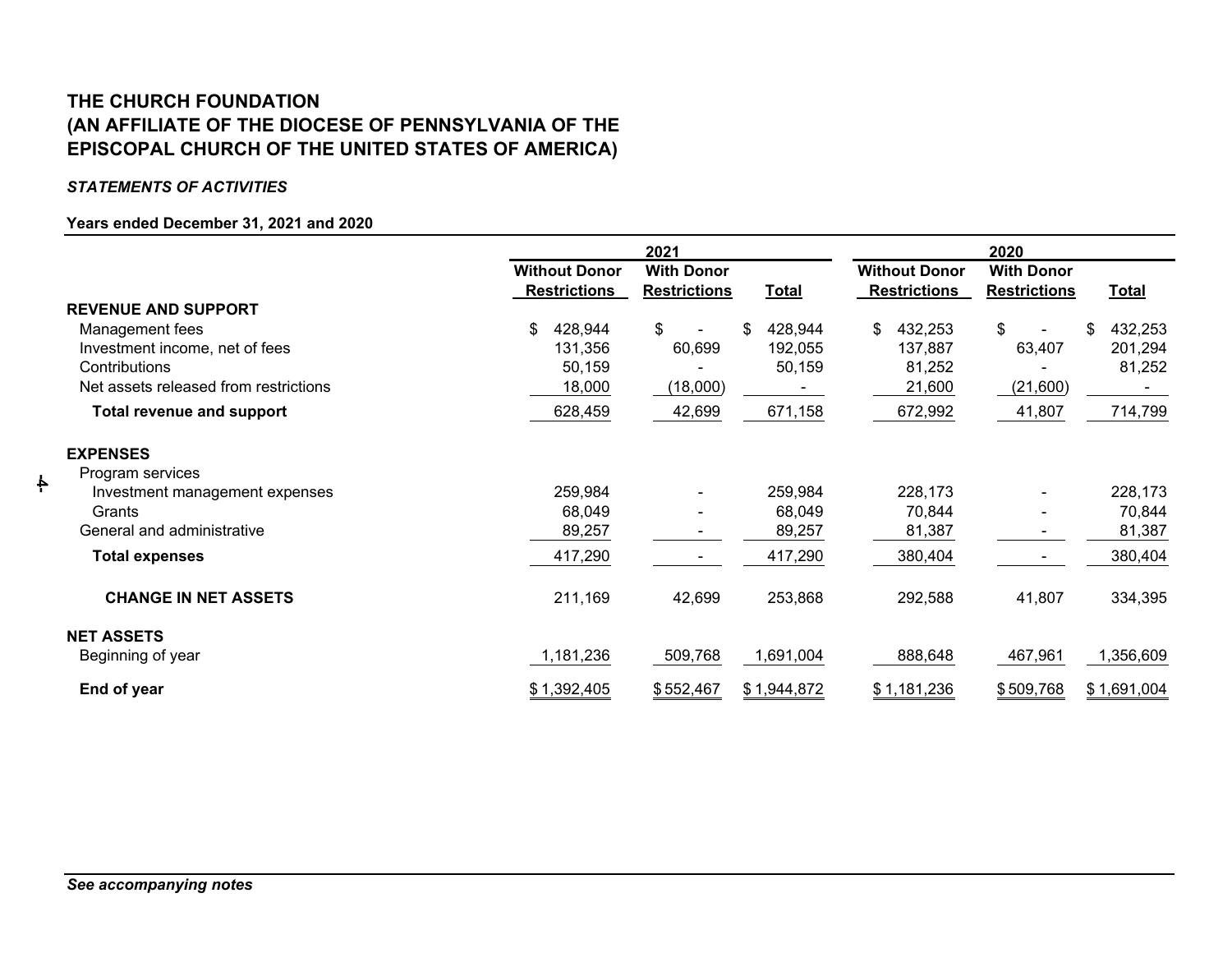# *STATEMENTS OF FUNCTIONAL EXPENSES*

#### **Years ended December 31, 2021 and 2020**

|                   | 2021                       |                                             | 2020         |                            |                                             |              |
|-------------------|----------------------------|---------------------------------------------|--------------|----------------------------|---------------------------------------------|--------------|
|                   | Program<br><b>Services</b> | <b>General and</b><br><b>Administrative</b> | <b>Total</b> | Program<br><b>Services</b> | <b>General and</b><br><b>Administrative</b> | <b>Total</b> |
| <b>Salaries</b>   | 80,011<br>\$               | \$26,670                                    | \$106,681    | 78,758<br>\$               | \$26,252                                    | \$105,010    |
| Employee benefits | 71,022                     | 23,674                                      | 94,696       | 51.847                     | 17,282                                      | 69,129       |
| Grants            | 68,049                     | -                                           | 68,049       | 70,844                     | ۰                                           | 70,844       |
| Insurance         | 2,750                      | 917                                         | 3.667        | 2,069                      | 689                                         | 2,758        |
| Professional fees | 85,092                     | 24,641                                      | 109,733      | 83.507                     | 26,802                                      | 110,309      |
| Supplies          | 4.784                      | 1,594                                       | 6.378        | 1.787                      | 596                                         | 2,383        |
| Miscellaneous     | 16,325                     | 11,761                                      | 28,086       | 10,205                     | 9,766                                       | 19,971       |
|                   | \$328,033                  | \$89,257                                    | \$417,290    | \$299,017                  | \$81,387                                    | \$380,404    |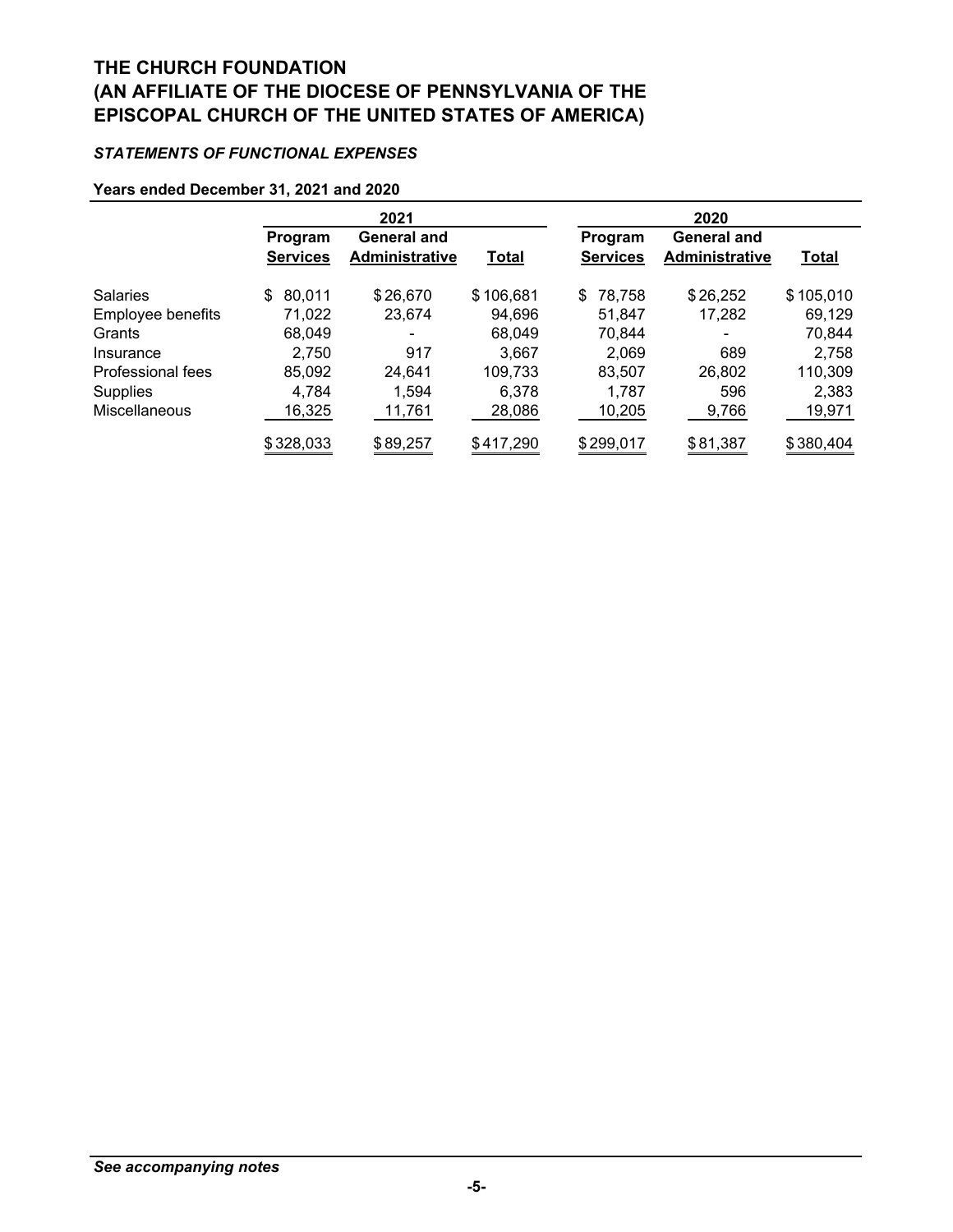# *STATEMENTS OF CASH FLOWS*

### **Years ended December 31, 2021 and 2020**

|                                                                                                          | 2021                 | 2020                 |
|----------------------------------------------------------------------------------------------------------|----------------------|----------------------|
| <b>CASH FLOWS FROM OPERATING ACTIVITIES</b>                                                              |                      |                      |
| <b>Change in net assets</b>                                                                              | \$253,868            | \$334,395            |
| Adjustments to reconcile change in net assets to net cash<br>provided by (used for) operating activities |                      |                      |
| Realized and unrealized gain on investments                                                              | (170, 599)           | (183, 613)           |
| (Increase) decrease in<br>Prepaid expenses                                                               | 4,103                | (2, 491)             |
| Increase (decrease) in<br>Accounts payable<br>Deferred compensation                                      | 4,420<br>16,556      | (1, 543)<br>(5,232)  |
| Net cash provided by operating activities                                                                | 108,348              | 141,516              |
| <b>CASH FLOWS FROM INVESTING ACTIVITIES</b>                                                              |                      |                      |
| Purchases of investments<br>Proceeds from sale of investments                                            | (115, 552)<br>22,095 | (151, 450)<br>25,369 |
| Net cash used for investing activities                                                                   | (93, 457)            | (126, 081)           |
| Change in cash                                                                                           | 14,891               | 15,435               |
| <b>CASH</b>                                                                                              |                      |                      |
| Beginning of year                                                                                        | 141,212              | 125,777              |
| End of year                                                                                              | 156,103<br>\$        | \$141,212            |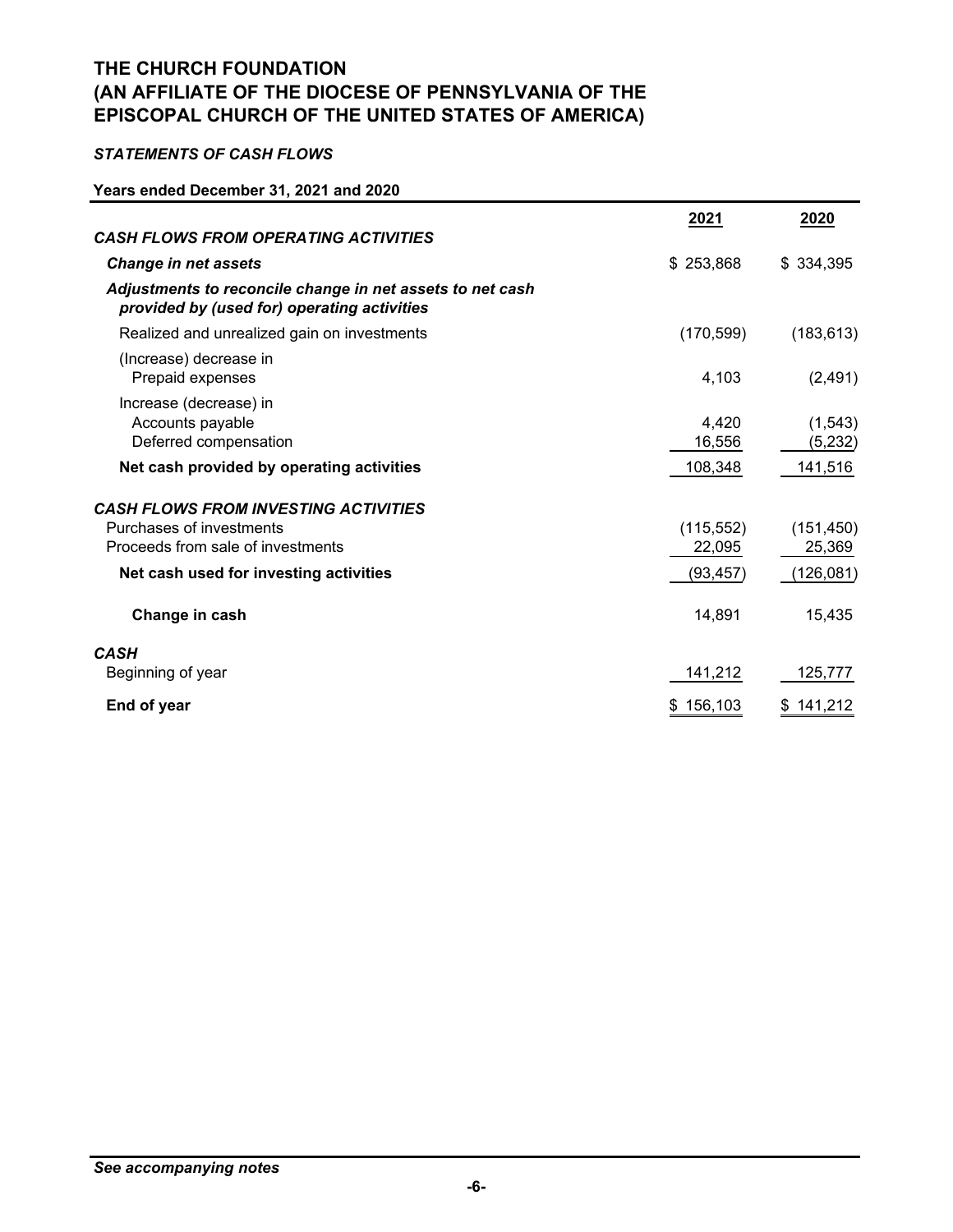#### *NOTES TO FINANCIAL STATEMENTS*

#### **December 31, 2021 and 2020**

### **(1) NATURE OF OPERATIONS**

The Church Foundation (the *"Foundation"*) is a Pennsylvania nonprofit corporation that was created as a service organization for The Diocese of Pennsylvania of the Episcopal Church of the United States of America (the *"Diocese"*). The Foundation serves as trustee, custodian and investment advisor for certain assets owned by the Diocese and churches, chapels, missions and other institutions within the Diocese and provides ministerial services with respect to real estate as directed by the Diocese.

The Foundation's primary activity is managing the Consolidated Fund, a balanced co-mingled fund of equity and fixed income securities providing a diversified investment medium for the Diocese, its parishes and other related institutions. In its role as trustee, custodian and investment advisor for assets of the Diocese and its churches, chapels, missions and other institutions, the Foundation holds legal but not equitable title to certain real and personal property of the Diocese and improvements thereon. The Diocese is equitable owner of all such property and, accordingly, such property is not reflected in the Foundation's statements of financial position.

#### **(2) SUMMARY OF SIGNIFICANT ACCOUNTING POLICIES**

#### *Basis of Accounting*

The financial statements have been prepared on the accrual basis of accounting and accordingly reflect all significant receivables, payables and other liabilities.

#### *Basis of Presentation*

The Foundation reports information regarding its financial position and activities according to the following classes of net assets:

#### *Without donor restrictions*

Net assets that are not subject to donor-imposed restrictions.

#### *With donor restrictions*

Net assets that are subject to donor-imposed restrictions that will be satisfied by actions of the Foundation and/or the passage of time. When a restriction is satisfied, net assets with donor restrictions are reclassified to net assets without donor restrictions and reported in the statements of activities as net assets released from restrictions.

Also included in this category are net assets that are subject to donor-imposed restrictions that require the net assets be maintained indefinitely while permitting the Foundation to expend the income generated in accordance with the provisions of the contribution.

#### *Fair Value Measurements of Assets and Liabilities*

Generally accepted accounting principles (*"GAAP"*) define fair value as the price that would be received to sell an asset or paid to transfer a liability (i.e., the "exit price") in an orderly transaction between market participants at the measurement date. GAAP establishes a fair value hierarchy for inputs used in measuring fair value that maximizes the use of observable inputs and minimizes the use of unobservable inputs by requiring that the most observable inputs be used when available. Observable inputs are those that market participants would use in pricing the asset or liability based on market data obtained from sources independent of the Foundation. Unobservable inputs reflect the Foundation's assumptions about the inputs market participants would use in pricing the asset or liability developed based on the best information available in the circumstances. The fair value hierarchy is categorized into three levels based on the inputs as follows: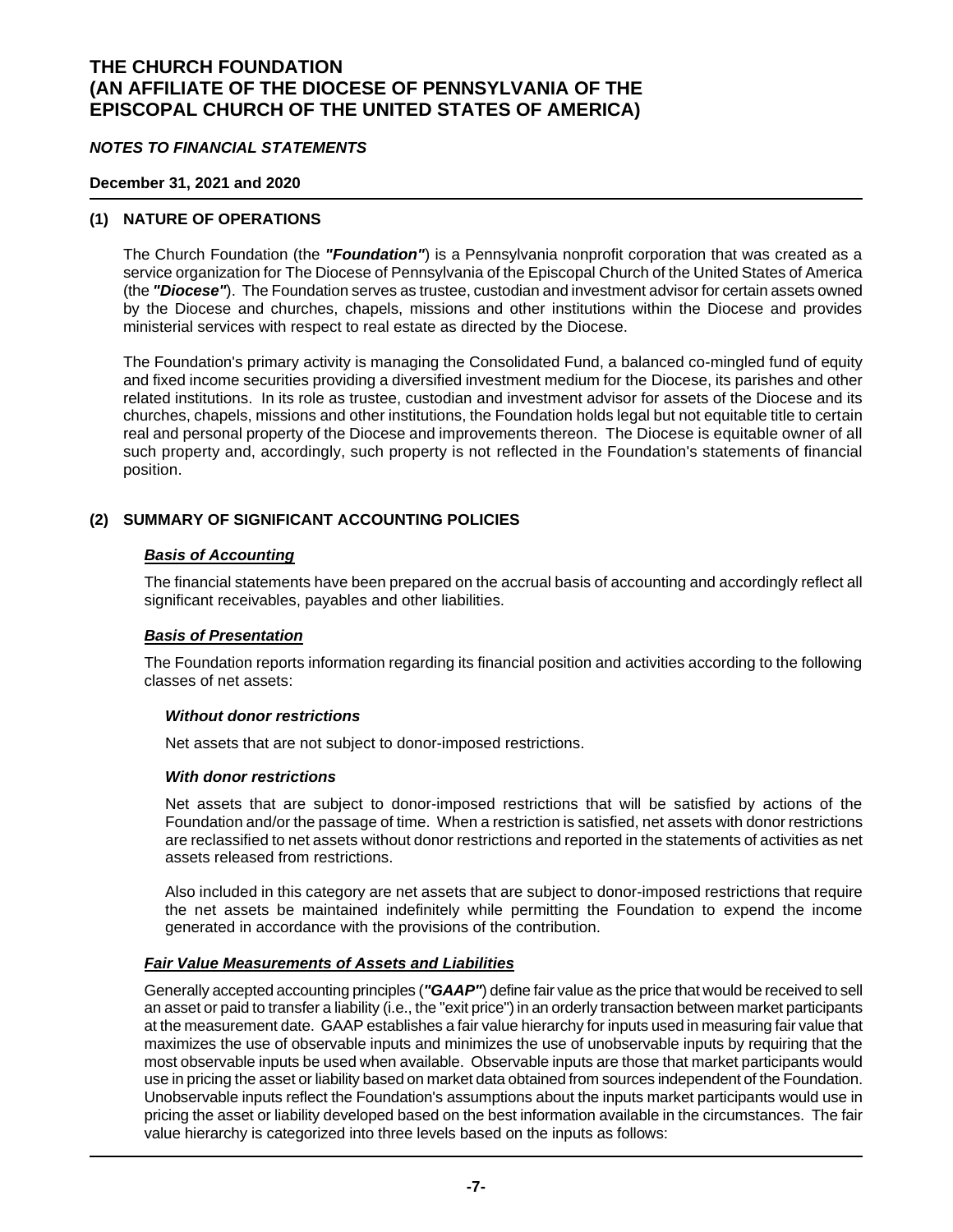### *NOTES TO FINANCIAL STATEMENTS*

#### **December 31, 2021 and 2020**

*Level 1* – Valuations based on quoted prices in active markets for identical assets or liabilities that the Foundation has the ability to access. Since valuations are based on quoted prices that are readily and regularly available in an active market, valuation of these assets and liabilities does not entail a significant degree of judgment.

*Level 2* – Valuations based on quoted prices in markets that are not active or for which all significant inputs are observable, either directly or indirectly.

*Level 3* – Valuations based on inputs that are unobservable, that is, inputs that reflect the Foundation's own assumptions.

#### *Accounting Estimates*

Management uses estimates and assumptions in preparing financial statements. Those estimates and assumptions affect the reported amounts of assets and liabilities, the disclosure of contingent assets and liabilities, and the reported revenues and expenses. Actual results could differ from those estimates.

#### *Investments and Investment Income*

Investments are reported at fair value with gains and losses included in the statement of activities. Investment income is recorded as earned. Restricted investment income whose restrictions are satisfied in the same period are classified as net assets without donor restrictions.

The Consolidated Fund invests in a professionally managed portfolio that contains various types of securities *(See Note 3)*. Such investments are exposed to market and credit risk. Due to the level of risk associated with such investments, and the level of uncertainty related to changes in the value of such investments, it is at least reasonably possible that changes in the near term would materially affect investment balances and the amounts reported in the financial statements.

#### *Management Fees*

The Foundation recovers a portion of its expenses not covered by the investment income from its own assets by charges against the investment assets managed on behalf of others. Management fees are recognized over the course of the year in which the related services are provided.

#### *Contributions*

Contributions received are recorded as net assets without donor restrictions and net assets with donor restrictions depending on the absence or existence and nature of any donor restrictions. Donor-restricted contributions whose restrictions are satisfied in the same period are reported as net assets without donor restrictions.

Unconditional contributions are recognized as revenue when the related promise to give is received. Conditional contributions are recognized as revenue when the conditions are satisfied.

#### *Functional Allocation of Expenses*

The costs of providing various program and supporting services have been presented on a functional basis in the statement of activities and functional expenses. Expenses directly attributable to a specific functional area are reported as expenses of that functional area. Expenses not directly attributable to a specific functional area are allocated. Significant expenses that are allocated include salaries and benefits that are allocated to functional areas based on estimates of time and effort.

### *Income Taxes*

The Foundation is a tax-exempt religious organization; therefore, no provision or liability for income taxes is included in the accompanying financial statements.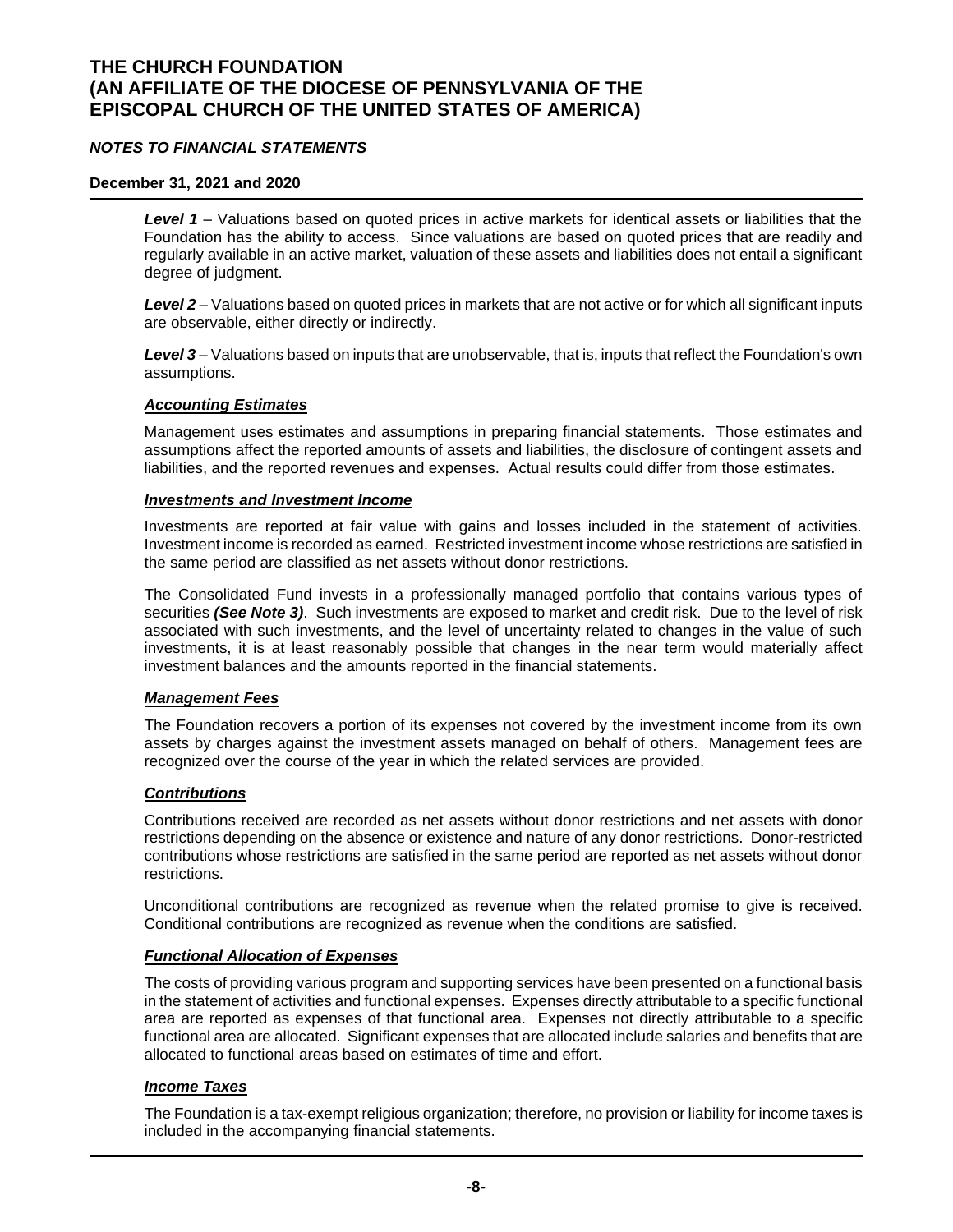#### *NOTES TO FINANCIAL STATEMENTS*

#### **December 31, 2021 and 2020**

GAAP requires entities to evaluate, measure, recognize and disclose any uncertain tax positions. GAAP prescribes a minimum threshold that a tax position is required to meet in order to be recognized in the financial statements. The Foundation believes that it had no uncertain tax positions as defined in GAAP.

#### *Concentration of Credit Risk*

Cash represents a financial instrument that potentially subjects the Foundation to concentration of credit risk. The Foundation maintains its cash at a high-quality financial institution. At times, such deposits may exceed federally-insured limits.

#### **(3) INVESTMENTS**

As described in Note 1, the Foundation serves as trustee, custodian and investment advisor for assets owned by the Foundation, the Diocese and churches, chapels, missions and other institutions within the Diocese and these assets are maintained in the Consolidated Fund and in an investment in real estate. The composition of the investments at December 31, 2021 and 2020 was as follows:

|                                                                     | <b>Fair Value</b> |                  |  |
|---------------------------------------------------------------------|-------------------|------------------|--|
|                                                                     | 2021              | 2020             |  |
| Money market funds and other short-term investments<br>Mutual funds | 6,513,632<br>SS.  | 3,665,316<br>\$. |  |
| Fixed income                                                        | 51.497.751        | 46.583.484       |  |
| Eauity                                                              | 126,818,186       | 119,437,516      |  |
| Investment in real estate                                           | 1.070.862         | 900,000          |  |
|                                                                     | \$185,900,431     | \$170,586,316    |  |

At December 31, 2021 and 2020, the Foundation determined that valuation inputs used to determine the fair value of investments in the Consolidated Fund were Level 1 and the investment in real estate used Level 2 valuation inputs.

The Church Foundation's investments consist of the following funds which are invested in the Consolidated Fund and included in the accompanying statements of financial position.

|                                       | 2021        | 2020        |
|---------------------------------------|-------------|-------------|
| <b>Church Foundation Pension Fund</b> | 90.247      | 80.595      |
| <b>Church Foundation Fund</b>         | 591.813     | 444.575     |
| Clergy Daughters' Fund                | 552.467     | 509.768     |
| George Crout Fund                     | 481.488     | 429.984     |
| <b>William Crout Fund</b>             | 121.184     | 108.221     |
|                                       | \$1,837,199 | \$1.573.143 |

Investment income for 2021 and 2020 was comprised of the following:

|                                                            | 2021              | 2020              |
|------------------------------------------------------------|-------------------|-------------------|
| Interest and dividends<br>Net realized and unrealized gain | 25.551<br>170.599 | 21.450<br>183,613 |
| Investment fees                                            | (4,095)           | (3,769)           |
|                                                            | 192.055           | 201,294           |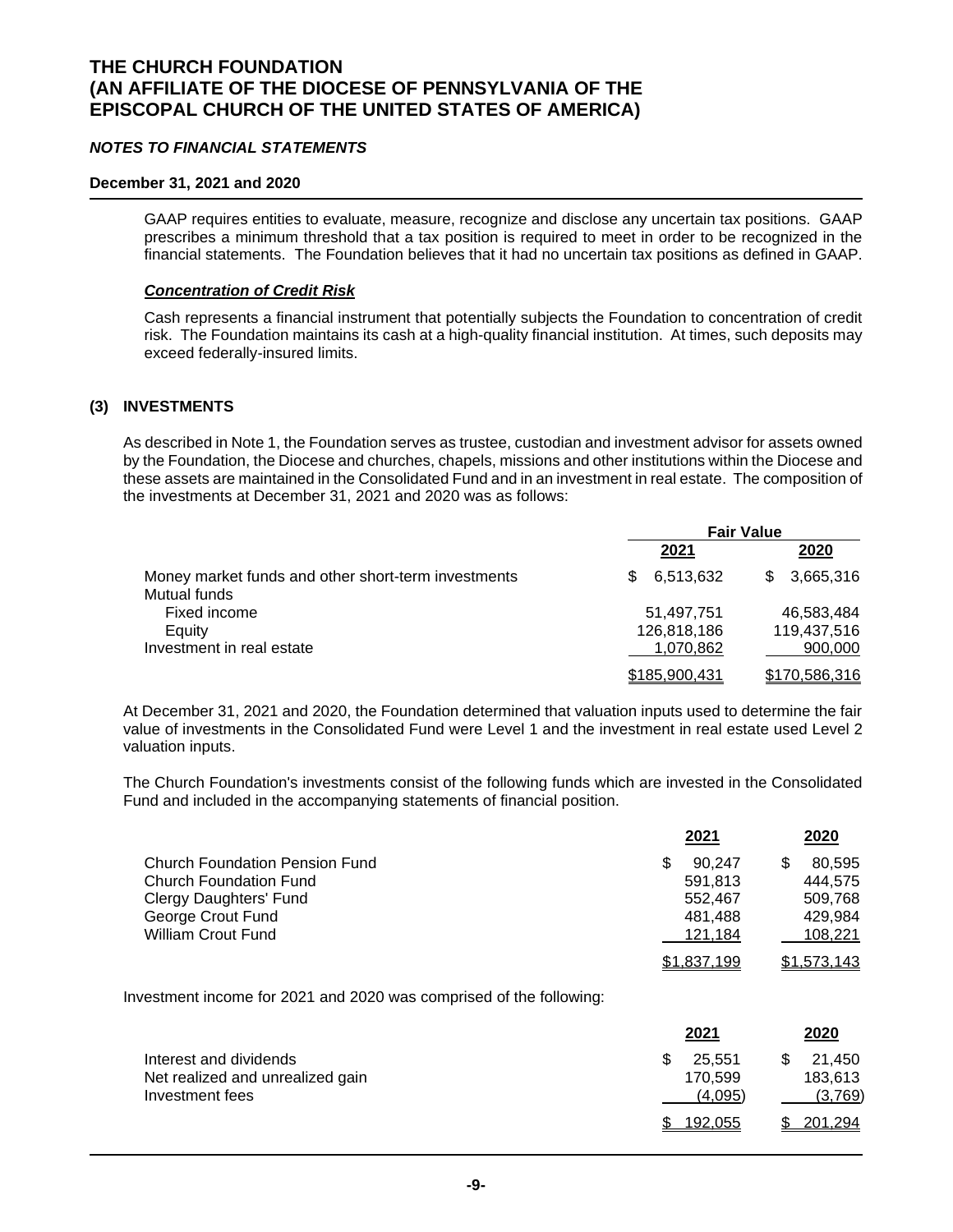#### *NOTES TO FINANCIAL STATEMENTS*

#### **December 31, 2021 and 2020**

#### **(4) INVESTMENTS MANAGED ON BEHALF OF OTHERS**

Investments managed on behalf of others consist of (1) investment funds managed by the Foundation for the Diocese and related entities for investment purposes which are returnable to the investing entity; and (2) endowment funds for which the Foundation acts as a fiduciary and another entity is the income beneficiary. The Foundation shows an offsetting liability for these assets called "Funds managed on behalf of others". The investment income related to these investments is not reflected in the statements of activities, but is credited directly to the liability.

#### **(5) PAYCHECK PROTECTION PROGRAM**

The Foundation initially recorded a loan payable and subsequently recorded forgiveness when the loan obligation was legally released. The Foundation recognized \$32,000 of loan forgiveness income for the year ended December 31, 2020. The income is included in contributions on the statements of activities.

### **(6) RETIREMENT PLAN**

The Foundation participates in a defined contribution plan. The provisions of the plan permit the employees to make tax-deferred contributions to the plan not to exceed IRS limitations. The plan also permits the Foundation to make discretionary contributions to the plan. The Foundation's contributions were \$12,045 for 2021 and \$10,816 for 2020.

#### **(7) DEFERRED COMPENSATION**

The Foundation has a deferred compensation agreement with a former officer of the Foundation pursuant to which it makes fixed monthly payments to the former officer and/or his spouse for the remainder of their lives. The related liability, which is estimated based upon the former officer and spouse's life expectancies and a discount rate of 5%, was \$26,500 and \$9,944 at December 31, 2021 and 2020, respectively.

#### **(8) NET ASSETS WITH DONOR RESTRICTIONS**

|                                                                        | <b>Balance</b><br>December 31, 2020 | <b>Investment</b><br><b>Income</b> | <b>Transfer</b> | <b>Released</b><br>from<br><b>Restrictions</b> | <b>Balance</b><br>December 31, 2021 |
|------------------------------------------------------------------------|-------------------------------------|------------------------------------|-----------------|------------------------------------------------|-------------------------------------|
| Subject to expenditure for<br>specified purpose or period<br>Education | \$<br>13,596                        | \$<br>1,743                        | \$18,197        | \$(18,000)                                     | \$<br>15,536                        |
| Net assets to be maintained<br>indefinitely                            |                                     |                                    |                 |                                                |                                     |
| Endowment                                                              | 496,172                             | 58,956                             | (18, 197)       |                                                | 536,931                             |
|                                                                        | \$509,768                           | \$60,699                           |                 | \$(18,000)                                     | \$552,467                           |
|                                                                        | <b>Balance</b><br>December 31, 2019 | <b>Investment</b><br><b>Income</b> | Transfer        | <b>Released</b><br>from<br><b>Restrictions</b> | <b>Balance</b><br>December 31, 2020 |
| Subject to expenditure for<br>specified purpose or period<br>Education | \$<br>17,639                        | \$<br>705                          | \$16,852        | \$(21,600)                                     | \$<br>13,596                        |
| Net assets to be maintained<br>indefinitely                            |                                     |                                    |                 |                                                |                                     |
| Endowment                                                              |                                     |                                    |                 |                                                |                                     |
|                                                                        | 450,322                             | 62,702                             | (16, 852)       |                                                | 496,172                             |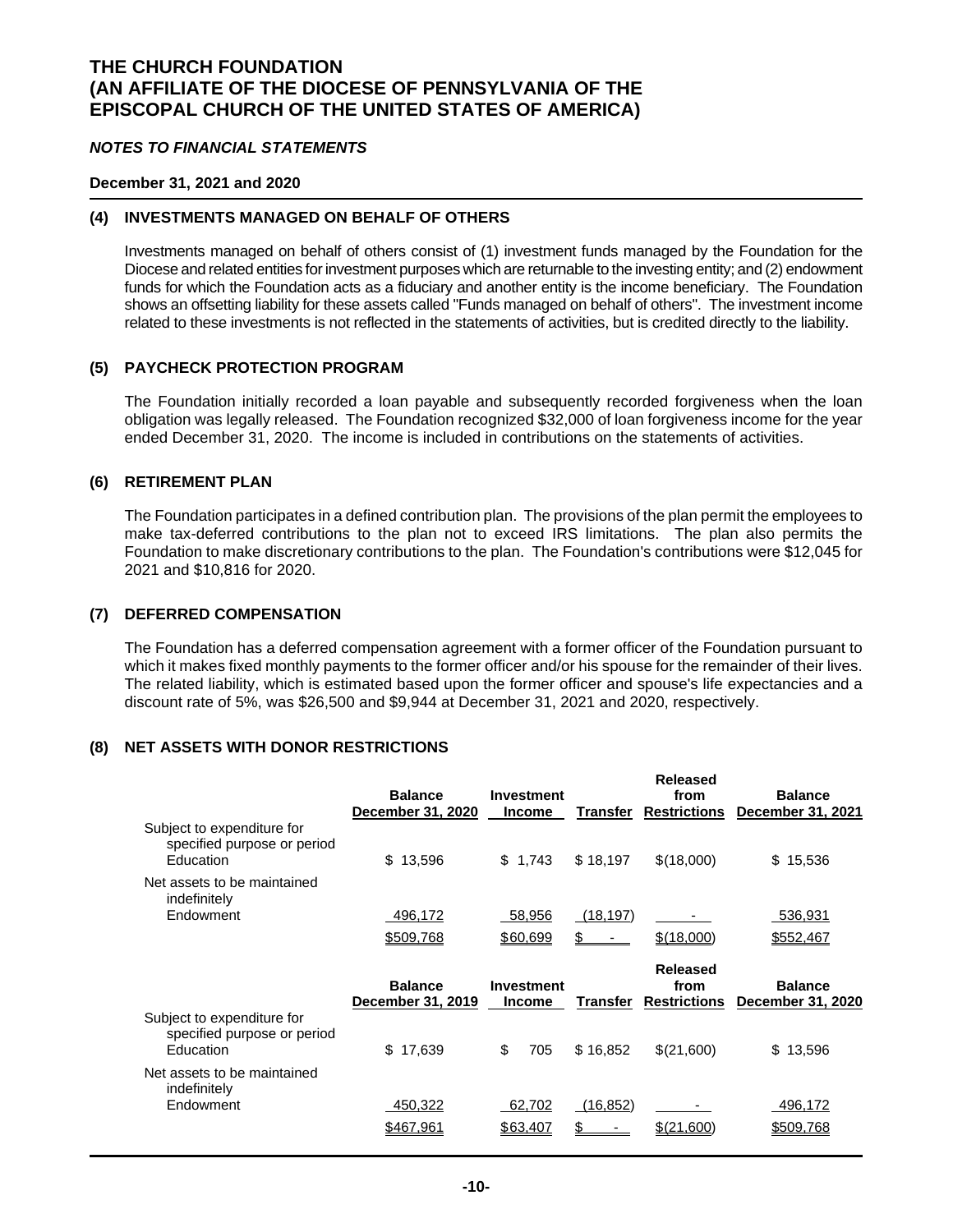#### *NOTES TO FINANCIAL STATEMENTS*

#### **December 31, 2021 and 2020**

Net assets with donor restrictions consist of an endowment (Clergy Daughters' Fund). Income from this fund is restricted to support the education of the daughters of the Clergymen of the Protestant Episcopal Church.

### **(9) ENDOWMENT FUNDS**

The Foundation follows an accounting standard which provides guidance on the net asset classification of donor-restricted endowment funds for a nonprofit organization that is subject to an enacted version of the Uniform Prudent Management of Institutional Funds Act (*"UPMIFA"*). The Church Foundation is not subject to this guidance since Pennsylvania has not enacted a version of UPMIFA. The standard also requires additional disclosures about an organization's endowment funds (both donor-restricted endowment funds and board-designated endowment funds) whether or not the organization is subject to UPMIFA.

In accordance with Pennsylvania statutes, The Church Foundation has adopted investment and spending policies for their endowment assets that attempt to provide a predictable stream of funding to programs supported by their endowments while seeking to maintain the purchasing power of these endowment assets over the long-term. The Church Foundation's spending and investment policies work together to achieve this objective. The investment policy establishes an achievable return objective through diversification of asset classes.

The spending policy calculates the amount of money annually distributed from the endowment fund to support various programs. The 2021 spending policy is to distribute an amount equal to 4.25% of a moving 12 quarter average of the fair value of the endowment fund. The 2020 spending policy was to distribute an amount equal to 4% of a moving 12 quarter average of the fair value of the endowment fund.

Changes in the invested endowment assets for the years ended December 31, 2021 and 2020 are as follows:

|                                                  | 2021      | 2020      |
|--------------------------------------------------|-----------|-----------|
| Invested endowment net assets, beginning of year | \$496,172 | \$450,322 |
| Investment income                                | 58.956    | 62.702    |
| Spending policy distribution                     | (18, 197) | (16, 852) |
| Invested endowment net assets, end of year       | \$536,931 | \$496,172 |

### **(10) RELATED PARTY TRANSACTIONS**

During 2021 and 2020, the Foundation gave grants of \$50,049 and \$49,244, respectively, to the Diocese.

During 2021 and 2020, the Foundation charged the Consolidated Fund \$208,320 and \$203,283, respectively, in management fees related to the Diocese's units within the Consolidated Fund.

### **(11) LIQUIDITY AND AVAILABILITY OF RESOURCES**

The following reflects the Foundation's financial assets as of the statements of financial position date, which has been reduced by financial assets not available within one year.

|                        | <u>2021</u> | 2020        |
|------------------------|-------------|-------------|
| Cash                   | 156.103     | 141.212     |
| Investments            | 185.900.431 | 170,586,316 |
| Total financial assets | 186,056,534 | 170,727,528 |